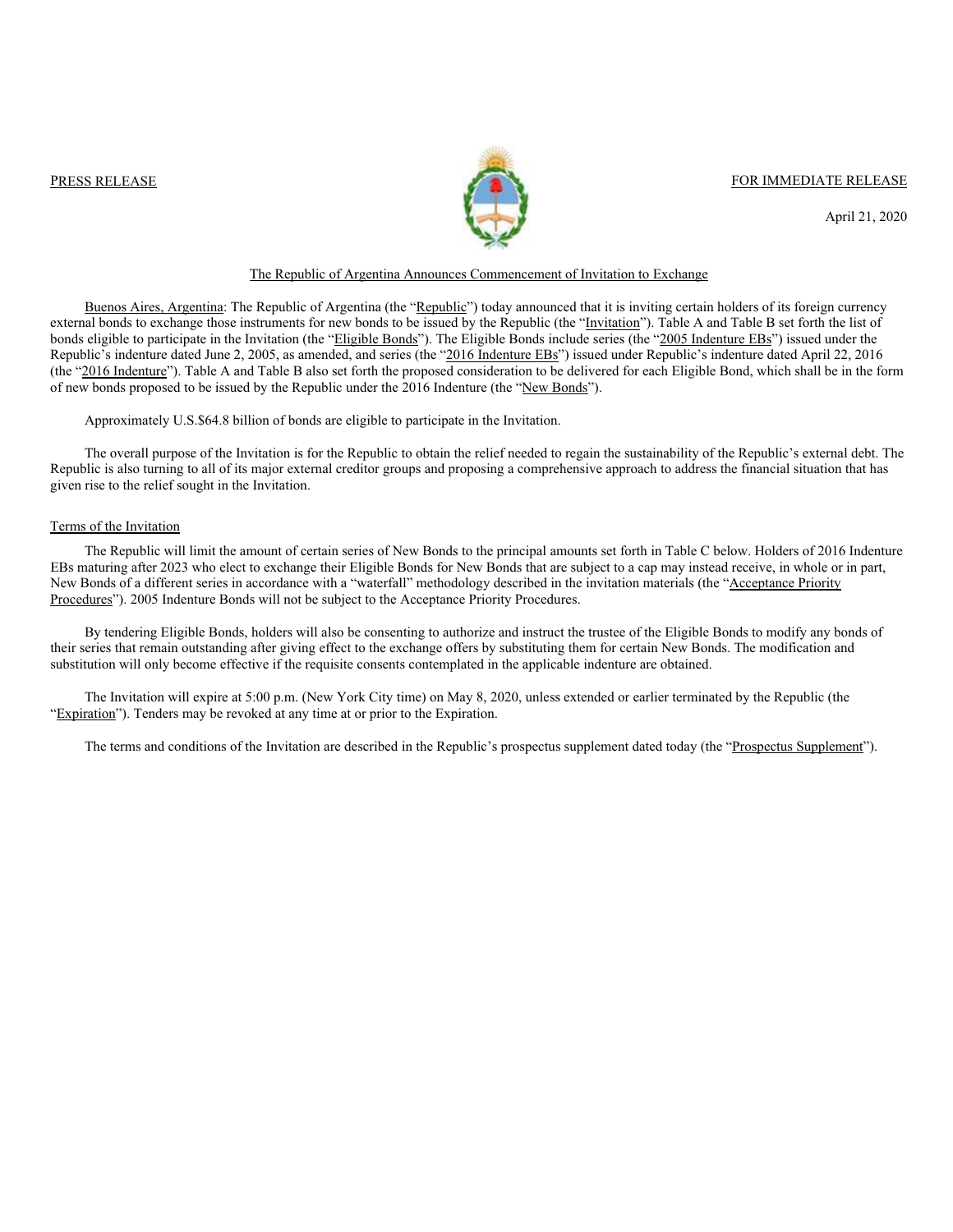The Republic has engaged BofA Securities, Inc. and HSBC Securities (USA) Inc. to act as dealer managers for the Invitation. D.F. King is acting as exchange, tabulation and information agent. Any questions or requests for assistance regarding the Invitation may be directed to BofA Securities, Inc. at +1 (888) 292-0070 (toll free) or +1 (646) 855-8988 (collect) or HSBC Securities (USA) Inc. at +1 (888) HSBC-4LM (toll free) and +1 (212) 525-5552 (collect).

\* \* \* \* \* \* \* \* \* \*

The Republic has filed registration statements (including the prospectus) and the Prospectus Supplement with the Securities and Exchange Commission to register the New Bonds for the offerings to which this communication relates. Before you invest, you should read the prospectus in those registration statements and other documents the Republic has filed with the Securities Exchange Commission for more complete information about the Republic and such offerings. You may get these documents for free by visiting EDGAR on the SEC website at http://www.sec.gov. Alternatively, Holders, or custodians for such holders, of Eligible Bonds may obtain a copy of the prospectus and the Prospectus Supplement by contacting the dealer managers by calling any one of the numbers above or D.F. King at its email address (argentina@dfkingltd.com) or telephone number (+1 : (800) 341-6292 (Toll Free)/+1 (212) 269-5550 (collect)/ +44 20 7920 9700) or by download, following registration, via: https://sites.dfkingltd.com/argentina.

#### **Important Notice**

The distribution of materials relating to the Invitation may be restricted by law in certain jurisdictions. The Invitation is void in all jurisdictions where it is prohibited. If materials relating to the Invitation come into your possession, you are required by the Republic to inform yourself of and to observe all of these restrictions. The materials relating to the Invitation, including this communication, do not constitute, and may not be used in connection with, an offer or solicitation in any place where offers or solicitations are not permitted by law. If a jurisdiction requires that the Invitation be made by a licensed broker or dealer and a dealer manager or any affiliate of a dealer manager is a licensed broker or dealer in that jurisdiction, the Invitation shall be deemed to be made by the dealer manager or such affiliate on behalf of the Republic in that jurisdiction.

This press release shall not constitute an offer to sell or the solicitation of an offer to buy any securities nor will there be any sale of these securities in any state or other jurisdiction in which such offer, solicitation or sale would be unlawful prior to registration or qualification under the securities laws of any such state or other jurisdiction. The offering of these securities will be made only by means of the prospectus and the accompanying Prospectus Supplement.

### **Forward-Looking Statements**

All statements in this press release, other than statements of historical fact, are forward-looking statements. These statements are based on expectations and assumptions on the date of this press release and are subject to numerous risks and uncertainties which could cause actual results to differ materially from those described in the forward-looking statements. Risks and uncertainties include, but are not limited to, market conditions and factors over which the Republic has no control. The Republic assumes no obligation to update these forward-looking statements and does not intend to do so, unless otherwise required by law.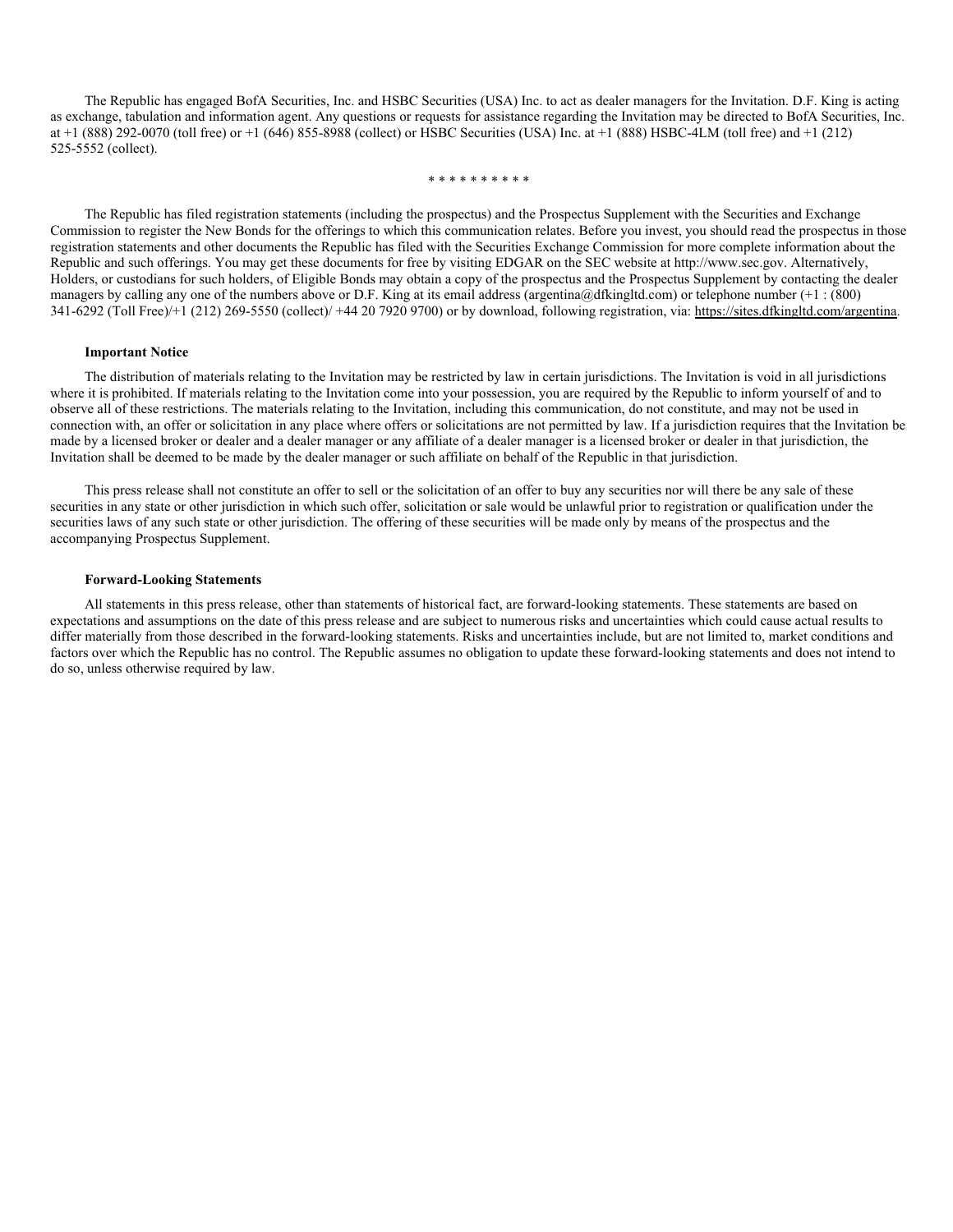For the purposes of this announcement, "Ineligible Holder" shall mean each beneficial owner located within a Relevant State (as defined below) who is not a "qualified investor" (as defined below) or any other beneficial owner located in a jurisdiction where the announcement is not permitted by law or offer, solicitation or sale would be unlawful prior to registration or qualification under the securities laws of any such state or other jurisdiction.

#### **No offer of any kind will be is being made to Ineligible Holders.**

## **Notice to Investors in the European Economic Area and the United Kingdom**

**Notice to EEA retail investors.** The announcement is not being directed to any retail investors in the European Economic Area ("EEA") and EEA retail investors will not be given the opportunity to state their views on the Proposed Modifications. As a result, no "offer" of new securities is being made to retail investors in the EEA. Any holder who does not deliver a written consent is effectively not consenting to the Proposed Modifications. Therefore, it will be necessary for other (non-retail) investors representing a greater nominal principal amount Outstanding to consent to the Proposed Modifications. If the Proposed Modifications become effective, then, in accordance with the terms of such Eligible Bonds, the Eligible Bond will be substituted for New Bonds, and such substitution will affect all Holders and Ineligible Holders, regardless of whether they consented or if they were entitled to participate in the Invitation.

This announcement is only directed to beneficial owners of Eligible Bonds who are within a Member State of the European Economic Area or the United Kingdom (each, a "Relevant State") if they are "qualified investors" as defined in Regulation (EU) 2017/1129 (as amended or superseded, the "Prospectus Regulation").

The New Bonds are not intended to be offered, sold or otherwise made available to and should not be offered, sold or otherwise made available to any retail investor in a Relevant State. For these purposes, a "retail investor" means a person who is one (or more) of: (i) a retail client as defined in point (11) of Article 4(1) of Directive 2014/65/EU (as amended, "MiFID II"); (ii) a customer within the meaning of Directive (EU) 2016/97 (as amended), where that customer would not qualify as a professional client as defined in point (10) of Article 4(1) of MiFID II; or (iii) not a qualified investor as defined in the Prospectus Regulation. Consequently no key information document required by Regulation (EU) No 1286/2014 (as amended, the "PRIIPs Regulation") for offering or selling the New Bonds or otherwise making them available to retail investors in a Relevant State has been prepared and therefore offering or selling the New Bonds or otherwise making them available to any retail investor in a Relevant State may be unlawful under the PRIIPs Regulation. References to Regulations or Directives include, in relation to the UK, those Regulations or Directives as they form part of UK domestic law by virtue of the European Union (Withdrawal) Act 2018 or have been implemented in UK domestic law, as appropriate.

### **United Kingdom**

For the purposes of section 21 of the Financial Services and Markets Act 2000, to the extent that this announcement constitutes an invitation or inducement to engage in investment activity, such communication falls within Article 34 of the Financial Services and Markets Act 2000 (Financial Promotion) Order 2005 (as amended, the "Financial Promotion Order"), being a non-real time communication communicated by and relating only to controlled investments issued, or to be issued, by the Republic of Argentina.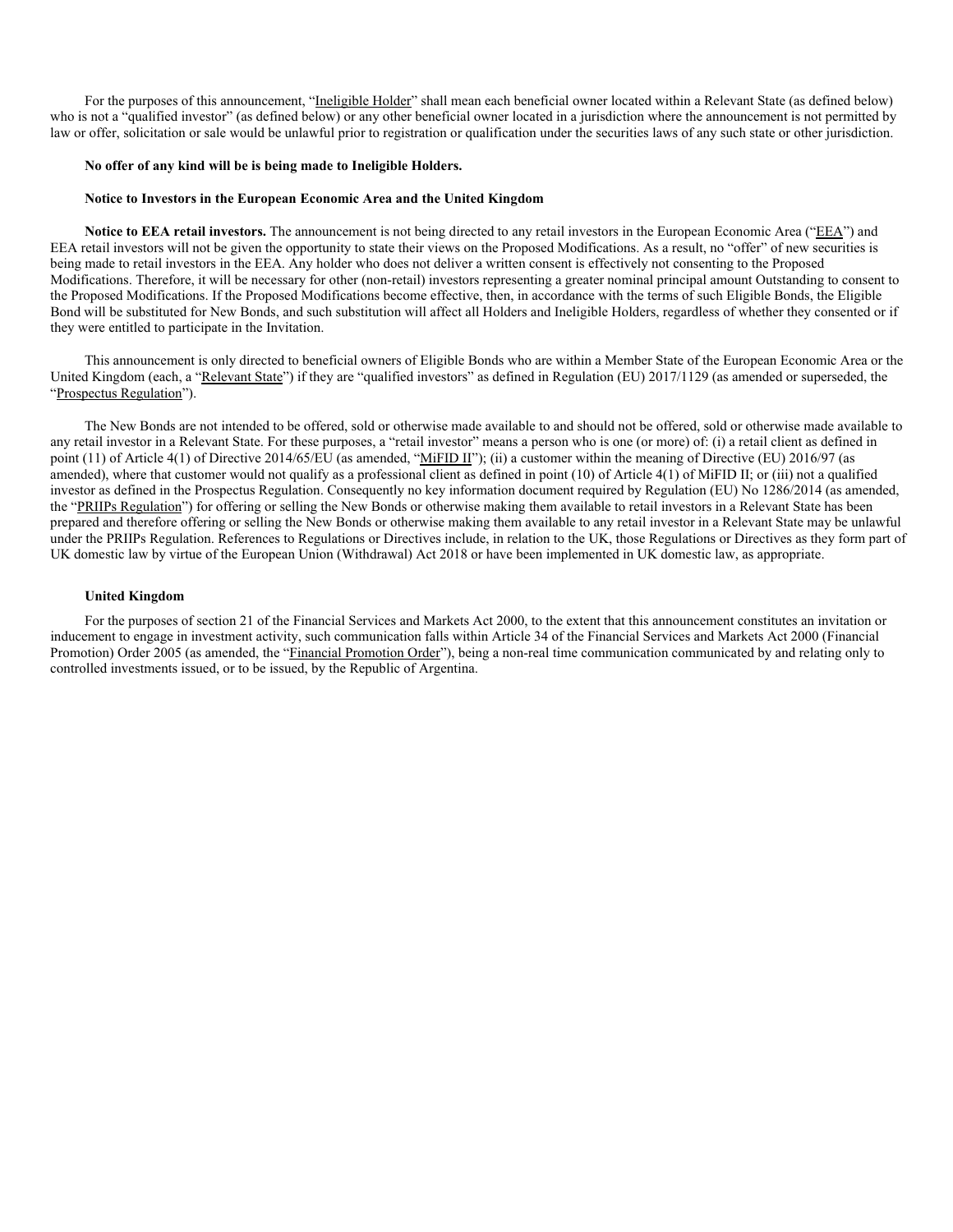Other than with respect to distributions by the Republic of Argentina, this announcement is for distribution only to persons who (i) have professional experience in matters relating to investments falling within Article 19(5) of the Financial Promotion Order, (ii) are persons falling within Article 49(2)(a) to (d) ("high net worth companies, unincorporated associations etc.") of the Financial Promotion Order, (iii) are outside the United Kingdom, or (iv) are persons to whom an invitation or inducement to engage in investment activity (within the meaning of section 21 of the Financial Services and Markets Act 2000) in connection with the issue or sale of any securities may otherwise lawfully be communicated or caused to be communicated (all such persons together being referred to as "relevant persons"). This announcement is directed only at relevant persons and must not be acted on or relied on by persons who are not relevant persons. Any investment or investment activity to which the announcement relates is available only to relevant persons and will be engaged in only with relevant persons.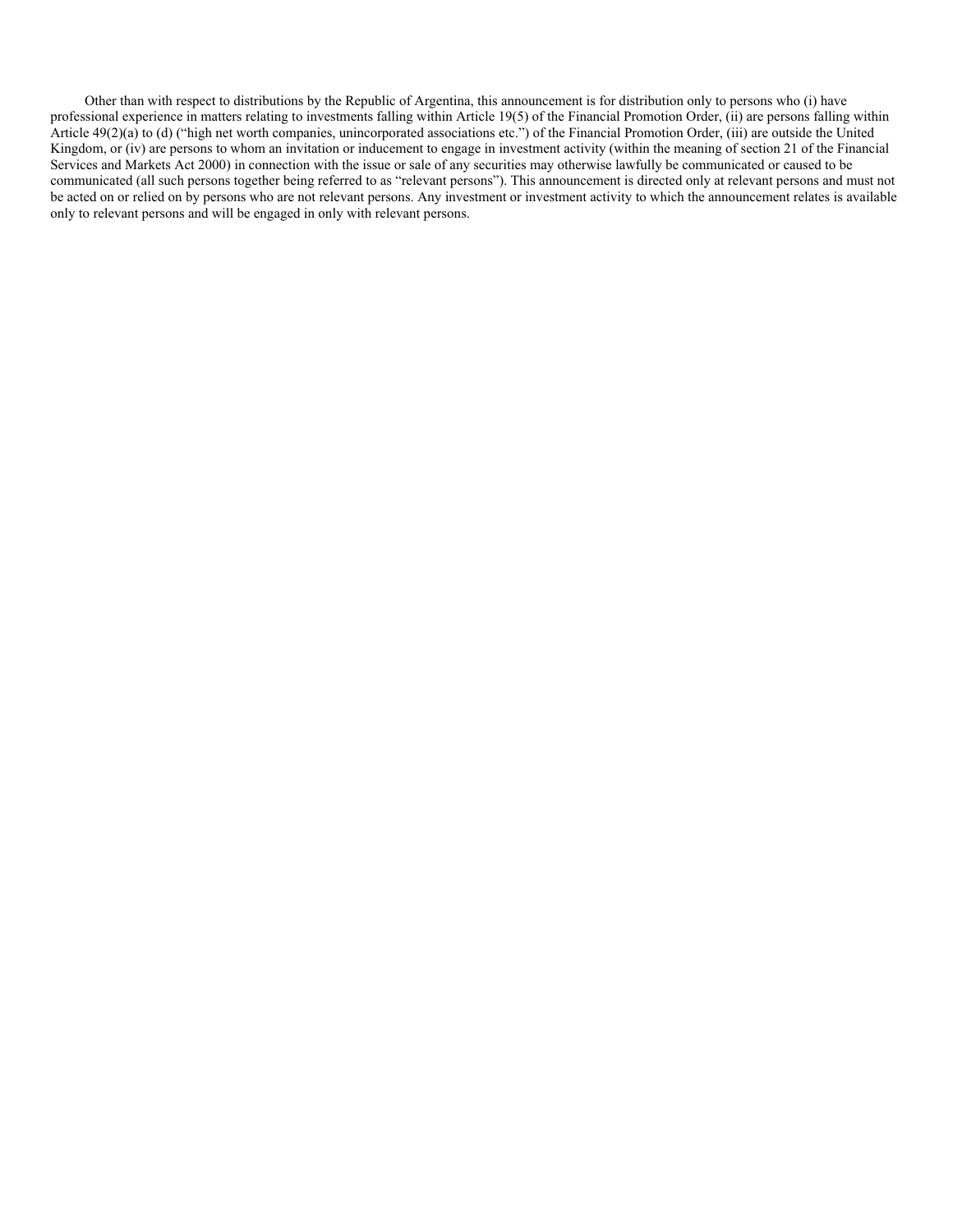# **Table A – 2005 Indenture EBs**

| 2005 Indenture Eligible Bonds                                               | <b>Principal Amount</b><br>Outstanding (to be<br>considered for Voting<br>Purposes) | <b>ISIN</b>  | <b>Exchange Offer Consideration</b> <sup>(1)</sup>                | Acceptance<br><b>Priority Level</b> |
|-----------------------------------------------------------------------------|-------------------------------------------------------------------------------------|--------------|-------------------------------------------------------------------|-------------------------------------|
| U.S. dollar-denominated Discounts due                                       | U.S.\$3,937,610,834                                                                 | US040114GL81 | U.S.\$140.20380 of the New USD 2039 Bond or                       | N/A                                 |
| 2033 (New York law) issued in 2005                                          |                                                                                     |              | U.S.\$140.20380 of the New USD 2043 Bond or                       |                                     |
| U.S. dollar-denominated Discounts due<br>2033 (New York law) issued in 2010 | U.S.\$1,226,835,747                                                                 | XS0501194756 | U.S.\$133.19361 of New USD 2047 Bonds, at<br>Holders' discretion. | N/A                                 |
| U.S. dollar-denominated Discounts due                                       | U.S.\$7,930,869                                                                     | XS0501195050 |                                                                   | N/A                                 |
| 2033 (New York law) issued in 2010                                          |                                                                                     |              |                                                                   |                                     |
| Euro-denominated Discounts due 2033                                         | 63,107,569,663                                                                      | XS0205545840 | $£137.61037$ of the New Euro 2039 Bond or                         | N/A                                 |
| (English law) issued in 2005                                                |                                                                                     |              | $£137.61037$ of the New Euro 2043 Bond or                         |                                     |
| Euro-denominated Discounts due 2033                                         | E2,656,769,079                                                                      | XS0501195134 | $E$ 130.72985 of the New Euro 2047 Bond, at                       | N/A                                 |
| (English law) issued in 2010                                                |                                                                                     |              | Holders' discretion.                                              |                                     |
| Euro-denominated Discounts due 2033<br>(English law) issued in 2010         | €4,703,359                                                                          | XS0501195308 |                                                                   | N/A                                 |
| U.S. dollar-denominated Pars due 2038                                       |                                                                                     | US040114GK09 | U.S.\$100 of the New USD 2043 Bond or                             | N/A                                 |
| (New York law) issued in 2005                                               | U.S.\$5,005,659,942                                                                 |              | U.S.\$95 of New USD 2047 Bonds, at Holders'                       |                                     |
| U.S. dollar-denominated Pars due 2038                                       | U.S.\$93,304,820                                                                    | XS0501195647 | discretion.                                                       | N/A                                 |
| (New York law) issued in 2010                                               |                                                                                     |              |                                                                   |                                     |
| U.S. dollar-denominated Pars due 2038                                       | U.S.\$1,634,359                                                                     | XS0501195720 |                                                                   | N/A                                 |
| (New York law) issued in 2010                                               |                                                                                     |              |                                                                   |                                     |
| Euro-denominated Pars due 2038                                              | €5,034,912,168                                                                      | XS0205537581 | $\epsilon$ 100 of the New Euro 2043 Bond or $\epsilon$ 95 of the  | N/A                                 |
| (English law) issued in 2005                                                |                                                                                     |              | New Euro 2047 Bond, at Holders' discretion.                       |                                     |
| Euro-denominated Pars due 2038                                              | €1,427,127,806                                                                      | XS0501195993 |                                                                   | N/A                                 |
| (English law) issued in 2010                                                |                                                                                     |              |                                                                   |                                     |
| Euro-denominated Pars due 2038                                              | £11,183,124                                                                         | XS0501196025 |                                                                   | N/A                                 |
| (English law) issued in 2010                                                |                                                                                     |              |                                                                   |                                     |

(1) Principal amount of New Bonds per U.S.\$100 or €100 notional principal amount of Eligible Bonds.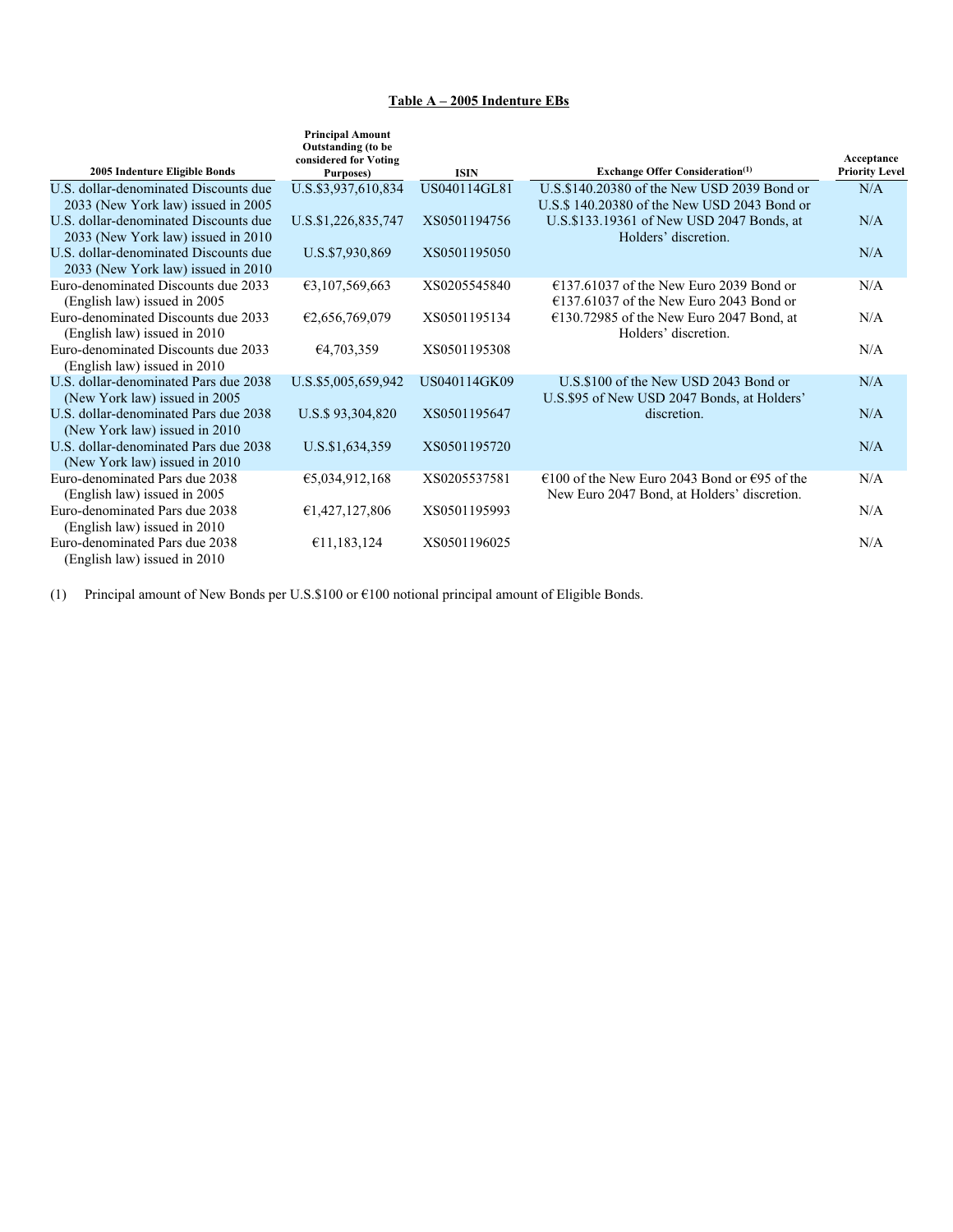# **Table B – 2016 Indenture EBs**

| 2016 Indenture Eligible Bonds           | <b>Principal Amount</b><br><b>Outstanding</b> (to be<br>considered for | <b>ISIN</b>         | <b>Exchange Offer Consideration</b> <sup>(1)</sup>       | Acceptance              |
|-----------------------------------------|------------------------------------------------------------------------|---------------------|----------------------------------------------------------|-------------------------|
| U.S. dollar-denominated 6.875 per cent. | <b>Voting Purposes)</b><br>U.S.\$4,484,000,000                         | US040114GW47        |                                                          | <b>Priority Level</b>   |
| International Bonds due 2021            |                                                                        | <b>USP04808AA23</b> | U.S.\$88 of the New USD 2030 Bond or                     | $\mathbf{1}$            |
| U.S. dollar-denominated 5.625 per cent. |                                                                        | US040114HK99        | U.S.\$95 of the New USD 2036 Bond or                     | $\mathbf{1}$            |
| International Bonds due 2022            | U.S.\$3,250,000,000                                                    | <b>USP04808AL87</b> | U.S.\$95 of New USD 2047 Bond, at                        | $\mathbf{1}$            |
| U.S. dollar-denominated 4.625 per cent. |                                                                        |                     | Holders' discretion.                                     |                         |
| International Bonds due 2023            | U.S.\$1,750,000,000                                                    | US040114HP86        |                                                          | $\mathbf{1}$            |
| Euro-denominated 3.875 per cent.        | €1,250,000,000                                                         | XS1503160225        | €82 of the New Euro 2030 Bond or €95                     | $\mathbf{1}$            |
| International Bonds due 2022            |                                                                        |                     | of the New Euro 2036 Bond or $E$ 95 of                   |                         |
| Euro-denominated 3.375 per cent.        | €1,000,000,000                                                         | XS1715303340        | the New Euro 2047 Bond, at Holders'                      | $\mathbf{1}$            |
| International Bonds due 2023            |                                                                        |                     | discretion.                                              |                         |
| Swiss Franc-denominated 3.375 per cent. | CHF400,000,000                                                         | CH0361824458        | $E$ 77.96159 of the New Euro 2030 Bond                   | $\mathbf{1}$            |
| International Bonds due 2020            |                                                                        |                     | or $\epsilon$ 90.32135 of the New Euro 2036              |                         |
|                                         |                                                                        |                     | Bond or $\epsilon$ 90.32135 of the New Euro              |                         |
|                                         |                                                                        |                     | 2047 Bond, at Holders' discretion.                       |                         |
| U.S. dollar-denominated 7.500 per cent. | U.S.\$6,454,850,000                                                    | US040114GX20        |                                                          | $\overline{2}$          |
| International Bonds due 2026            |                                                                        | <b>USP04808AC88</b> |                                                          | $\overline{2}$          |
|                                         |                                                                        | US040114GS35        |                                                          | $\overline{c}$          |
| U.S. dollar-denominated 6.875 per cent. | U.S.\$3,750,000,000                                                    | US040114HL72        | U.S.\$88 of the New USD 2030 Bond or                     | $\overline{c}$          |
| International Bonds due 2027            |                                                                        | <b>USP04808AM60</b> | U.S.\$95 of the New USD 2036 Bond or                     | $\overline{c}$          |
| U.S. dollar-denominated 5.875 per cent. | U.S.\$4,250,000,000                                                    | US040114HQ69        | U.S.\$95 of New USD 2047 Bond, at                        |                         |
| International Bonds due 2028            |                                                                        | US040114HF05        | Holders' discretion, subject to                          | $\frac{2}{2}$           |
| U.S. dollar-denominated 6.625 per cent. | U.S.\$1,000,000,000                                                    | USP04808AJ32        | Acceptance Priority Procedures.                          | $\overline{c}$          |
| International Bonds due 2028            |                                                                        | US040114HG87        |                                                          | $\overline{c}$          |
| U.S. dollar-denominated 7.125 per cent. | U.S.\$1,727,000,000                                                    | <b>USP04808AK05</b> |                                                          | $\overline{2}$          |
| International Bonds due 2036            |                                                                        | US040114HE30        |                                                          | $\overline{2}$          |
| Euro-denominated 5.000 per cent.        | €\$1,250,000,000                                                       | XS1503160498        | $\epsilon$ 82 of the New Euro 2030 Bond or $\epsilon$ 95 | $\overline{2}$          |
| International Bonds due 2027            |                                                                        |                     | of the New Euro 2036 Bond or $E95$ of                    |                         |
| Euro-denominated 5.250 per cent.        | €\$1,000,000,000                                                       | XS1715303779        | the New Euro 2047 Bond, at Holders'                      | $\overline{2}$          |
| International Bonds due 2028            |                                                                        |                     | discretion, subject to Acceptance                        |                         |
|                                         |                                                                        |                     | Priority Procedures.                                     |                         |
| U.S. dollar-denominated 7.625 per cent. | U.S.\$2,617,685,000                                                    | US040114GY03        |                                                          | 3                       |
| International Bonds due 2046            |                                                                        | USP04808AE45        |                                                          | 3                       |
|                                         |                                                                        | US040114GU80        | U.S.\$95 of the New USD 2036 Bond or                     | 3                       |
| U.S. dollar-denominated 6.875 per cent. | U.S.\$3,000,000,000                                                    | US040114HR43        | U.S.\$95 of New USD 2047 Bond, at                        | 3                       |
| International Bonds due 2048            |                                                                        |                     | Holders' discretion, subject to                          |                         |
|                                         |                                                                        | <b>USP04808AN44</b> | Acceptance Priority Procedures.                          | 3                       |
| U.S. dollar-denominated 7.125 per cent. | U.S.\$2,689,277,000                                                    | US040114HM55        |                                                          | 3                       |
| International Bonds due 2117            |                                                                        | US040114HN39        |                                                          |                         |
|                                         |                                                                        |                     | €95 of the New Euro 2036 Bond or €95                     |                         |
| Euro-denominated 6.250 per cent.        | €750,000,000                                                           | XS1715535123        | of the New Euro 2047 Bond, at Holders'                   | $\overline{\mathbf{3}}$ |
| International Bonds due 2047            |                                                                        |                     | discretion, subject to Acceptance                        |                         |
|                                         |                                                                        |                     | Priority Procedures.                                     |                         |

(1) Principal amount of New Bonds per U.S.\$100, €100 or CHF100 (original) principal amount of Eligible Bonds.